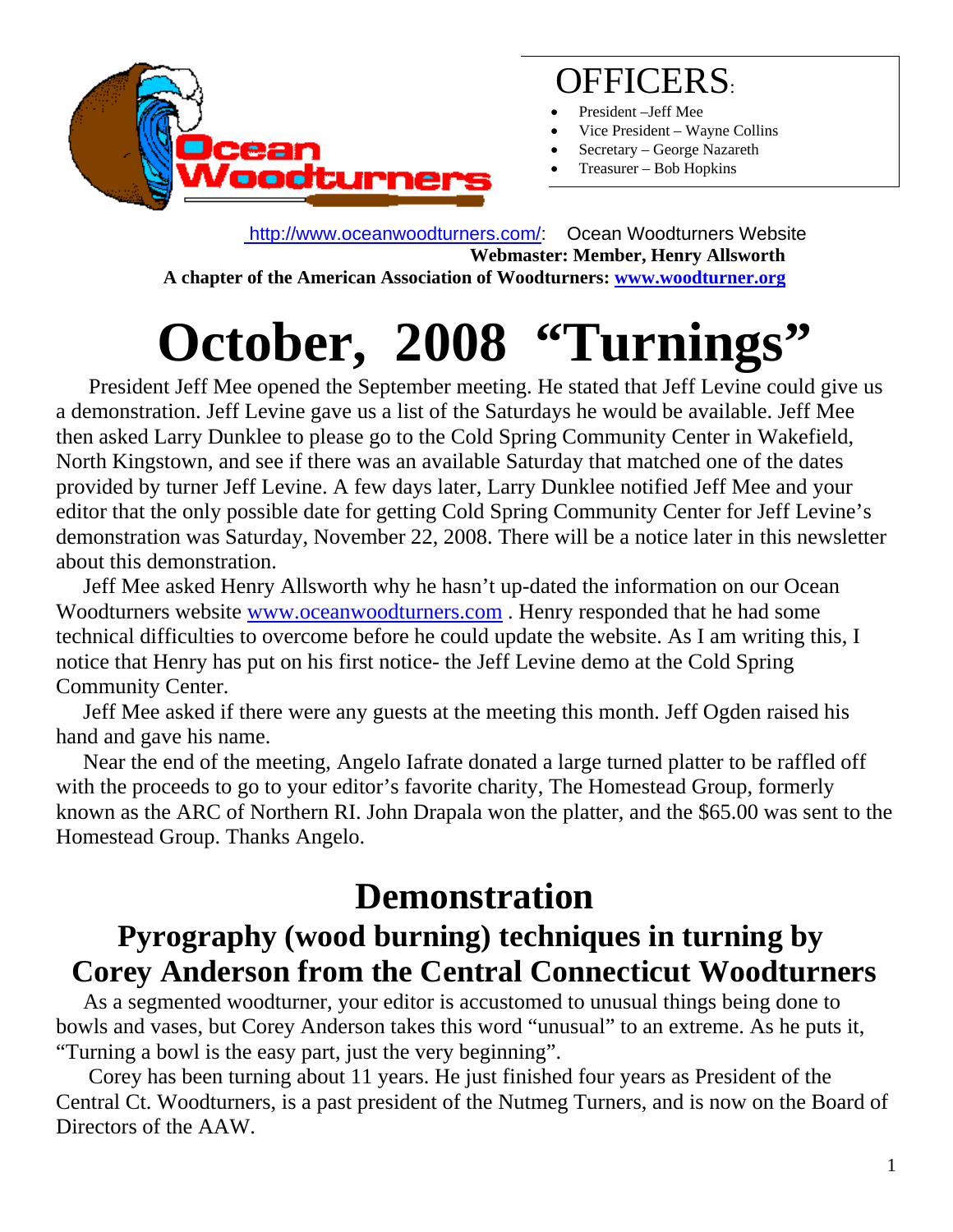He uses electrical heat and also sand-blasting to add enhancement to standard turned bowls. His home-made 2 amp battery charger and Nichrome (NiCr) electrical contacts heat up very quickly, as long as the two wires do not touch each other. He proudly tells us that the equipment he makes is all done on a very frugal budget, but it is obvious that he hates to part with good money if it can be done cheaply.

 Corey has made many shaped Nichrome electrical wires for the various desired effects he wishes to achieve, such as simulated leaves. He also has a rig which he made to do sandblasting. He does wear a mask when he sand-blasts, but most of the sand is contained within a box. The systems he uses to enhance his turnings are very labor intensive, so he has to be very patient until he gets the results he desires.

The demonstration was extremely interesting. Most of the audience had never seen these systems used in woodturning. I know that your editor hadn't.



**A burn-enhanced bowl Using a burning tool** 



**Some of Corey's pieces. The lidded bowl on left was sand-blasted**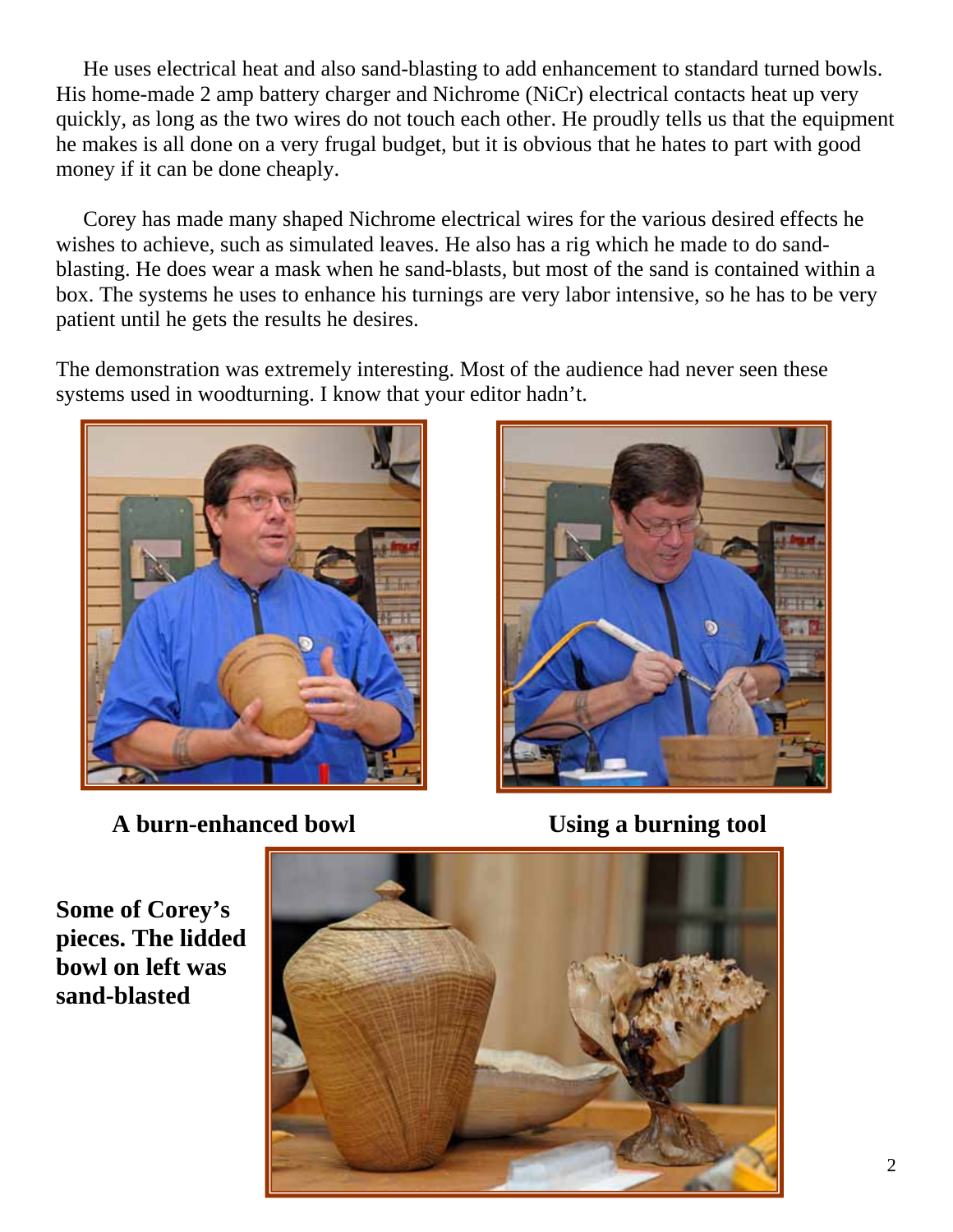## **Show and Tell**

**Bill Smith- Cherry Bowl and an Ambrosia Maple Fruit Bowl Matt Ames- small Corian Vase, a Maple Platter and two other turnings Larry Dunklee- Pen and Pencil Set and 2 Acrilic Pens Mike Murray- Spalted Maple Bird Bowl and Lidded Vase with finial Donna Parrillo- Stars and Stripe Pens and a Jigsaw Puzzle from a kit Ray Alexandre- Segmented Bowl** 







**Donna Parrillo with Pens Mike Murray holding Bowl and vase** 



**Matt Ames holding Maple Platter Ray Alexandre with segmentBowl Thanks again for the beautiful photography of Mark Nadeau**